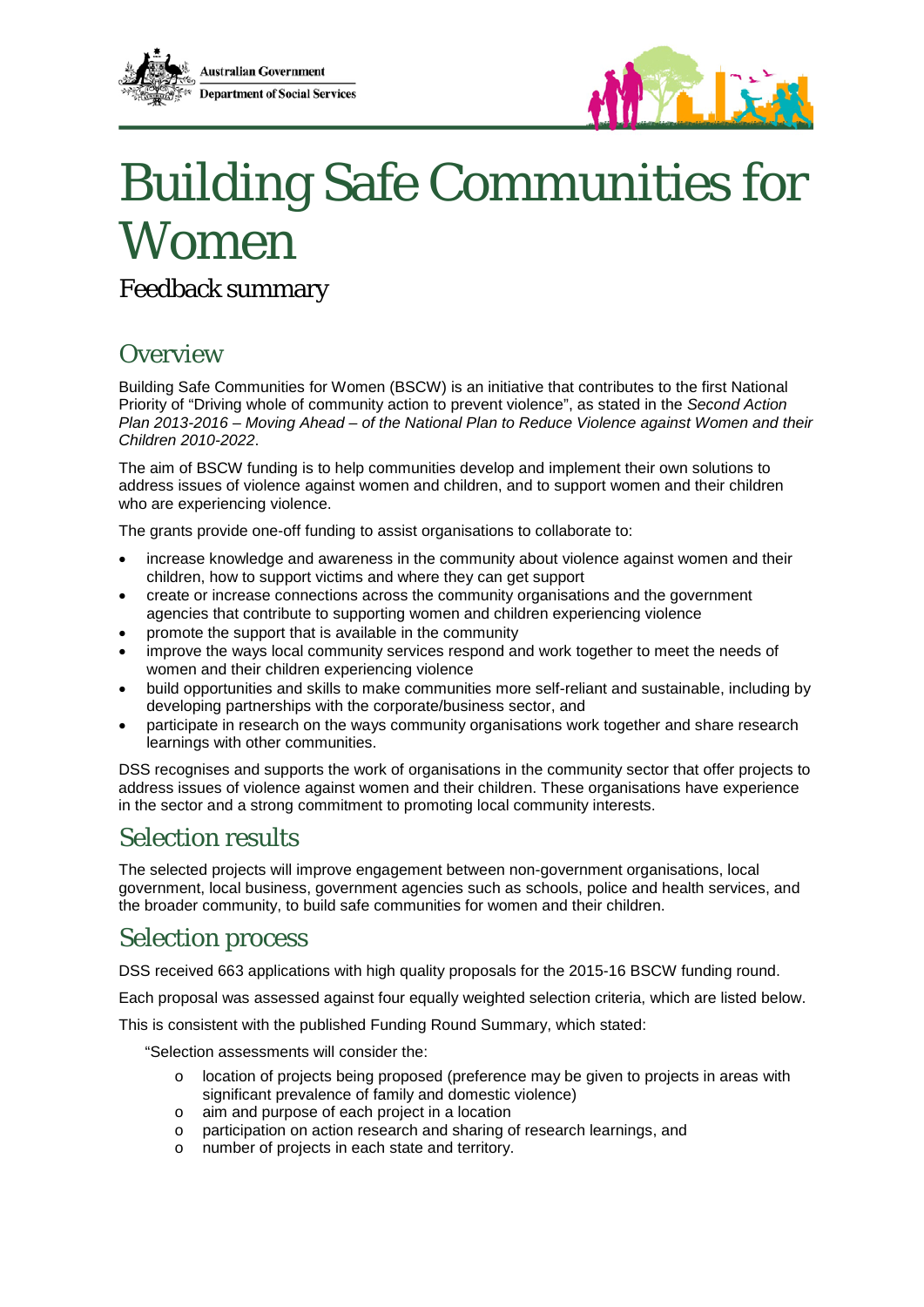This will help ensure a mix of projects across different locations and communities as well as a mix of different approaches across the successful projects. It is intended there will be projects in all states and territories."

### **Criterion 1: Demonstrate your understanding of the need for the project in the specified community and/or target group.**

Strong responses to Criterion 1 demonstrated the following key strengths:

| <b>Strength</b>                                                                                                                                     | <b>Example</b>                                                                                                                                                                                                                                                                                                                                                                                                                                                                                                                          |
|-----------------------------------------------------------------------------------------------------------------------------------------------------|-----------------------------------------------------------------------------------------------------------------------------------------------------------------------------------------------------------------------------------------------------------------------------------------------------------------------------------------------------------------------------------------------------------------------------------------------------------------------------------------------------------------------------------------|
| The applicant identified and demonstrated a good<br>understanding of the needs of the community.                                                    | The proposal provided detailed information about<br>the specific needs of the local community and<br>identified relevant supporting evidence for the<br>extent of violence against women in the<br>community.                                                                                                                                                                                                                                                                                                                           |
| The applicant demonstrated a good knowledge of<br>organisations in the community working on the<br>issue of violence against women.                 | The proposal identified relevant organisations in<br>the community that are working on the issue of<br>violence against women. It described any links<br>between these organisations, and recognised the<br>actual or potential role of organisations working<br>across different sectors. The proposal provided<br>detailed information about support that is<br>available in the community, including service<br>gaps or duplication of services. It also identified<br>the importance of non-specialist family violence<br>services. |
| The applicant provided comprehensive<br>information about the causes of violence against<br>women and the ways it may manifest in<br>relationships. | The proposal provided statistical evidence for the<br>causes of violence against women and the ways<br>that it may manifest in relationships. Examples<br>include:<br>the gendered nature of family violence<br>$\bullet$<br>control as a central cause of violence against<br>$\bullet$<br>women, which can manifest in multiple ways.                                                                                                                                                                                                 |

#### **Areas for improvement**

Applicants could have strengthened their responses to Criterion 1 by:

- **demonstrating their understanding of the identified target community, service gap, and objectives of the funding round**
- **supporting their application with specific and relevant data (for example, census data, academic research and government publications)**
- **making sure that supporting evidence and data was specifically relevant to the local community rather than to, for example, the whole Australian population.**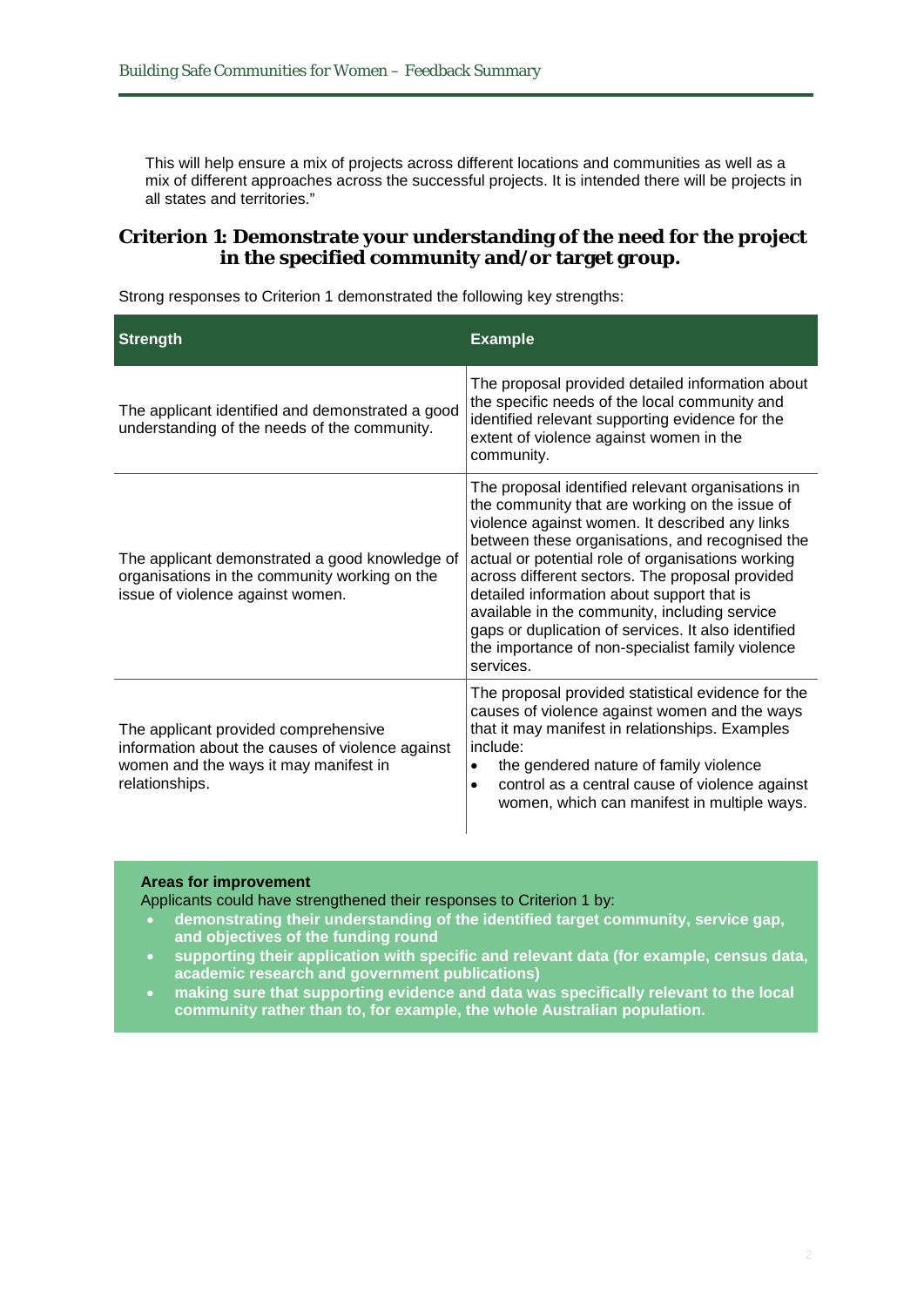## **Criterion 2: Describe how the implementation of your project will achieve the grant objectives for all stakeholders, including value for money.**

| <b>Strength</b>                                                                                                                 | <b>Example</b>                                                                                                                                                                                                                                  |
|---------------------------------------------------------------------------------------------------------------------------------|-------------------------------------------------------------------------------------------------------------------------------------------------------------------------------------------------------------------------------------------------|
| The applicant provided a clear plan for the<br>implementation of the project.                                                   | The proposal provided relevant and convincing<br>information about project activities and how it will<br>be implemented to meet the grant objectives.                                                                                           |
| The applicant explained how they will work<br>together with other organisations to form<br>partnerships to deliver the project. | The proposal provided relevant and convincing<br>information to demonstrate relationships with<br>other organisations within the community, and<br>described how the organisations will work<br>together in partnership to deliver the project. |
| The applicant described how the work and<br>outcomes of the project will be sustained after the<br>funding period.              | The proposal provided details about how funding<br>for the project will be spent and how the project<br>will be sustained after the funding period.                                                                                             |
| The proposal represented value for money.                                                                                       | The proposal identified how the project would be<br>delivered within a particular budget and detailed<br>how the project could use other funding sources<br>to efficiently deliver the activities.                                              |

Strong responses to Criterion 2 demonstrated the following key strengths:

#### **Areas for improvement**

Applicants could have strengthened their responses to Criterion 2 by:

- **describing the connection between project activities and grant objectives**
- **demonstrating how the project activities could be sustained through the use of partnerships formed using the one-off, time-limited funding**
- **demonstrating value for money by detailing how the project would efficiently address the funding outcomes.**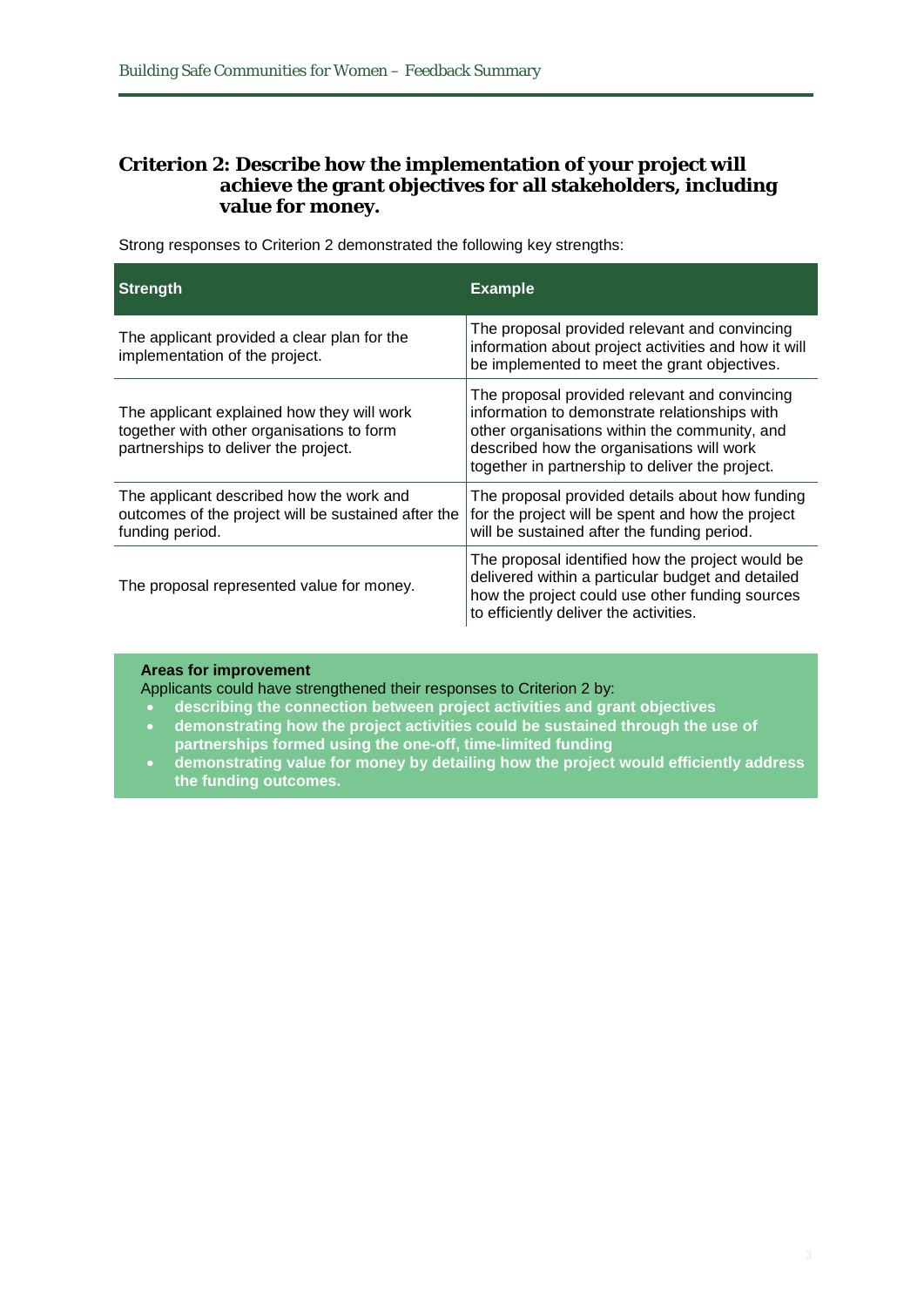## **Criterion 3: Demonstrate your experience in effectively developing, delivering, managing and monitoring projects to achieve the grant objectives for all stakeholders.**

Strong responses to Criterion 3 demonstrated the following key strengths:

| <b>Strength</b>                                                                                                                                    | <b>Example</b>                                                                                                                                                                                                                                                        |
|----------------------------------------------------------------------------------------------------------------------------------------------------|-----------------------------------------------------------------------------------------------------------------------------------------------------------------------------------------------------------------------------------------------------------------------|
| The applicant demonstrated experience in<br>community development activities, including<br>whole-of-community engagement and raising<br>awareness. | The proposal provided relevant and convincing<br>information to demonstrate previous experience.<br>It described how this experience will support<br>successful community engagement and raise<br>awareness of violence against women.                                |
| The applicant described the governance<br>arrangement for the project, including<br>partnerships with other agencies.                              | The proposal provided details of the governance<br>arrangements for the project, including<br>partnership arrangements with other agencies; for<br>example, establishing a steering committee that<br>includes members from different participating<br>organisations. |
| The applicant demonstrated experience in<br>participating in research activities.                                                                  | The proposal provided relevant and convincing<br>information about experience in participating in<br>research activities. For example, the proposal<br>may have referenced previous documented<br>research activities.                                                |

#### **Areas for improvement**

Applicants could have strengthened their responses to Criterion 3 by:

- **referring to outcomes of similar activities delivered to similar communities**
- **providing specific examples of governance arrangements for previous projects delivered by the applicant, including appropriate mechanisms to support the management of partnership arrangements with other agencies**
- **showing a strong commitment to action research and engaging skills, including a statement of value and how it will be incorporated into the overall project design. For example, reflecting on how the organisation and/or the other participating organisations do this now.**